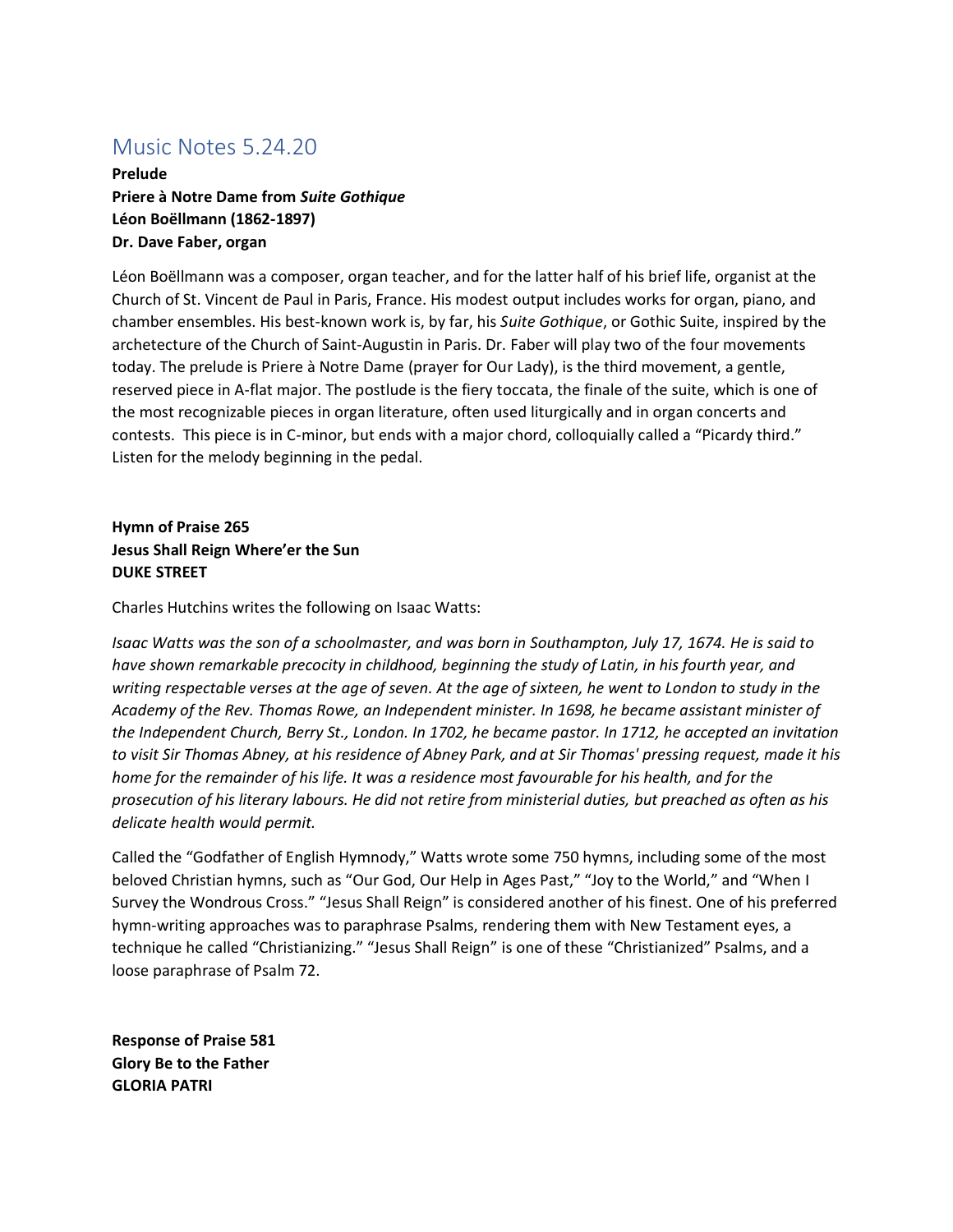## **Hymn of Preparation 274 You, Lord, Are Both Lamb and Shepherd PICARDY**

Sylvia Dunstan (1955-1993) was an ordained minister in the United Church of Canada, a lover of liturgy, and a hymn-writer. According to *Glory to God,* Dunstan "called this text 'Christus Paradox,' because so many attributes of Christ stand in tension with each other." With its bright biblical imagery, it calls us to confront this tension, as well. The tune, PICARDY, most often associated with "Let All Mortal Flesh Keep Silence," is of French origin, and dates back to at least the 17th century. Coupled with Dunstan's text, it heightens the incarnational mystery.

**Offertory To Shepherds as They Watched by Night Paul Manz (1919-2009) Dave Faber, organ** 

Paul Otto Manz was a longtime Lutheran organist, choirmaster, composer, and clinician.

**Doxology 609 Praise God, from Whom All Blessings Flow LASST UNS ERFREUEN** 

**Hymn of Commitment 260 Alleluia! Sing to Jesus HYFRYDOL** 

William Chatterton Dix was a poet, publishing several collections of religious poetry, with a predilection for "high church" ritual and liturgy. Perhaps it should come without surprise that such a liturgicallyminded poet would both recognize and seek to resolve the dearth of Eucharistic hymns in the collective Protestant hymnbook with this hymn. Other well-known hymns by Dix include, "As with Gladness, Men of Old" and "What Child Is This."

This hymn is rife with biblical imagery that is eucharistic and eschatological. The Eucharistic theme is evident in verse 3, with its reference to Christ as the food and stay, to whom we the sinful turn. At every point it is a spectacular and dramatic hymn, allusive in style. The most notable one is the idea of Jesus as High Priest (from Hebrews, chapters 3 to 9), and the vision of Revelation 5:9: 'Thou has redeemed us to God by the blood out of every kindred, and tongue, and people, and nation.' It is also closely linked with the feast of the Ascension, observed during the Easter season, in verse 2. Verse 3 of the hymn contains the great appeal to Jesus the intercessor and redeemer, which returns to the Eucharistic theme, though